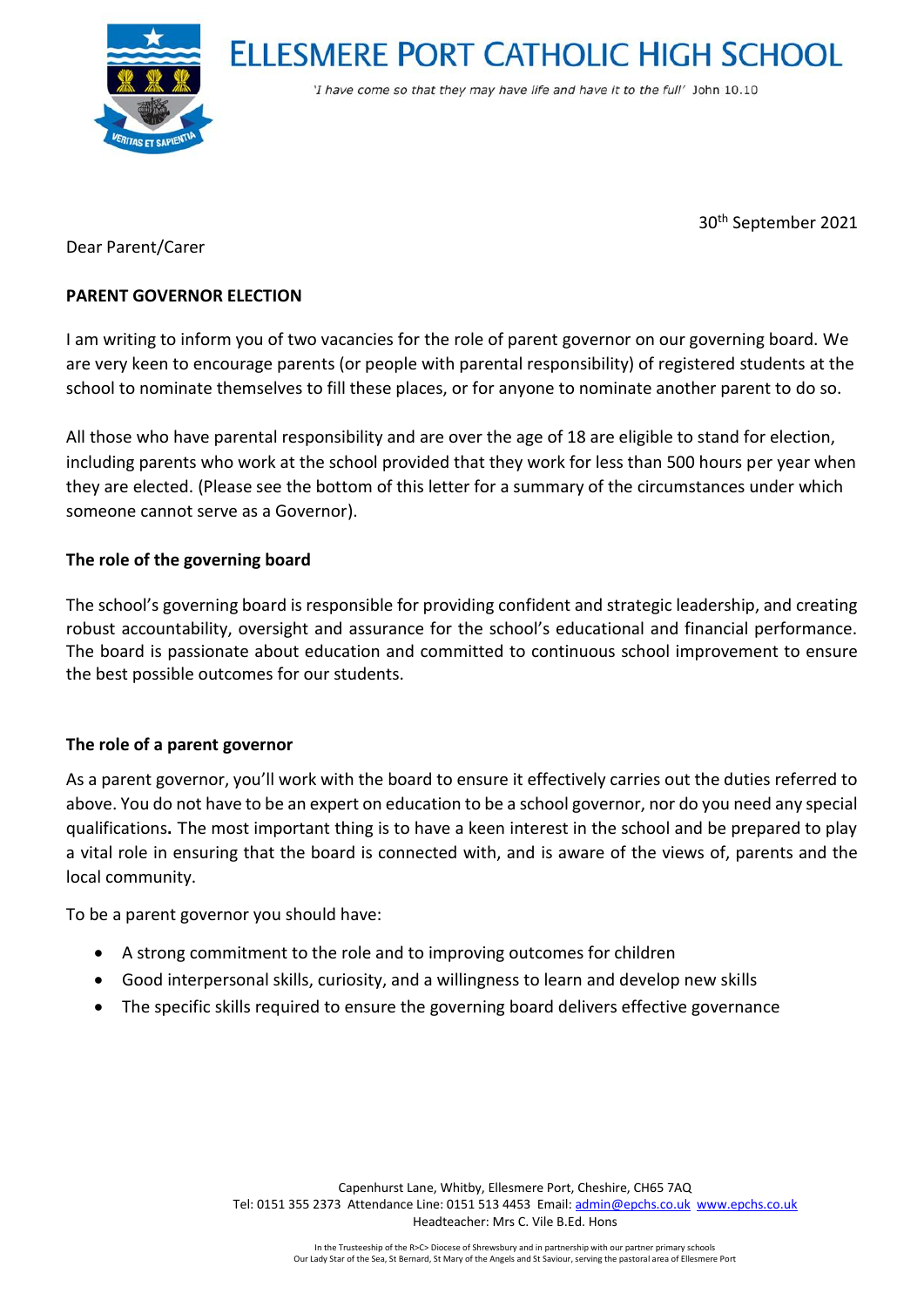

**ELLESMERE PORT CATHOLIC HIGH SCHOOL** 

'I have come so that they may have life and have it to the full' John 10.10

Training is available for all Governors and this Governing Board has an expectation that those new to being a Governor attend free induction training.

### **Expectations of governors**

If you join our governing board you will serve for a four year term and you can continue to the end of the four years even if your child/children leave the school. Being a governor can take up time as you will need to prepare for / attend meetings, and commit to training and development as required.

#### **How to apply**

If you are interested in applying for the role, please complete the candidate form attached separately to this letter and return by **Monday 1st November** to:

Mrs Angela Howard (Clerk to Governors) via Mrs Emma Lyth (Headteacher's PA) by email to [Emma.Lyth@epchs.co.uk](mailto:Emma.Lyth@epchs.co.uk) or by post to:

> Ellesmere Port Catholic High School Capenhurst Lane Whitby Ellesmere Port CH65 7AQ

You may also include a short personal statement to support your nomination, which should be no longer than 250 words. Self-nominations will be accepted, but if you are nominating another parent please seek their prior consent.

If we receive more applications than there are vacancies, a secret ballot will be carried out. We will inform you closer to the time if we have to do this.

If you have any queries about this process or would like to find out more about the role, please contact the Clerk to Governors, Mrs Angela Howard, via the Headteacher's PA, Mrs Emma Lyth, using the details above.

Yours sincerely,

Mle.

Mrs C Vile Headteacher

Capenhurst Lane, Whitby, Ellesmere Port, Cheshire, CH65 7AQ Tel: 0151 355 2373 Attendance Line: 0151 513 4453 Email[: admin@epchs.co.uk](mailto:admin@epchs.co.uk) [www.epchs.co.uk](http://www.epchs.co.uk/) Headteacher: Mrs C. Vile B.Ed. Hons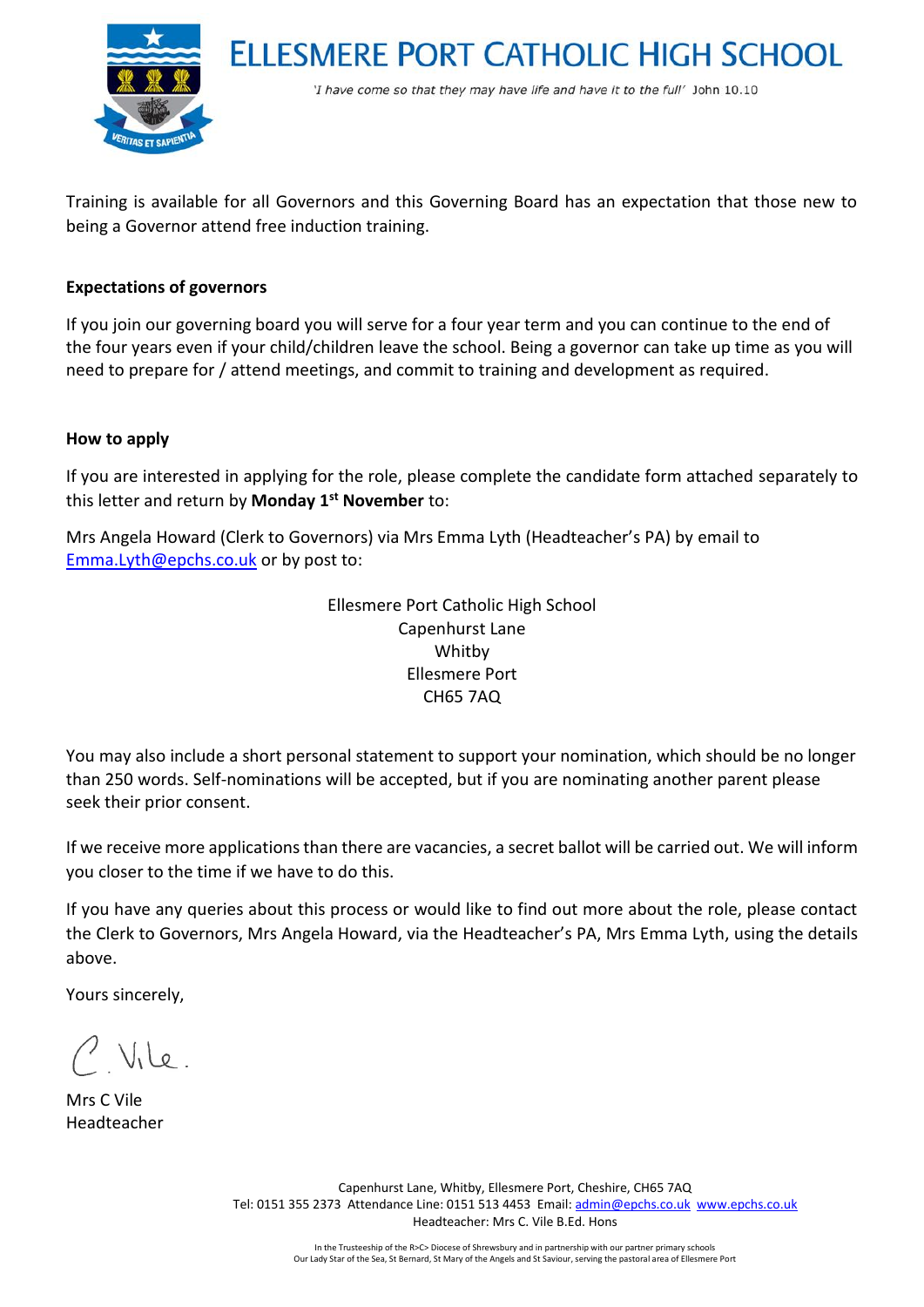



'I have come so that they may have life and have it to the full' John 10.10

# **Qualifications and disqualifications to serve as a school governor**

A governor must be aged 18 or over at the time of his/her election or appointment and cannot hold more than one governorship at the same school.

A person is disqualified from holding or continuing to hold office as a governor or associate member if he or she:

- is subject to a bankruptcy restriction order, an interim bankruptcy restrictions order, a debt relief restrictions order or an interim debt relief restrictions order;
- has had his/her estate sequestrated and the sequestration has not been discharged, annulled or reduced;
- is subject to:
	- a disqualification order or disqualification undertaking under the Company Directors Act 1986
	- a disqualification order under the Companies Directors Disqualification (Northern Ireland) Order 2002
	- a disqualification undertaking accepted under the Company Directors Disqualification (Northern Ireland) Order 2002
	- an order made under section 429(2)(b) of the Insolvency Act 1986 (failure to pay under a county court administration order);
	- has been removed from the office of charity trustee or trustee for a charity by an order made by the Charity Commission or Commissioners or High Court on the grounds of any misconduct or mismanagement in the administration of the charity, or under section 34 of the Charities and Trustees Investment (Scotland) Act 2005 from being concerned in the management or control of anybody;
	- is included in the list of people considered by the Secretary of State as unsuitable to work with children;
	- is disqualified from working with children or subject to a direction under section 142 of the Education Act 2002;
	- is disqualified from working with children under sections 28,29, or 29A of the Criminal Justice and Court Services Act 2000;
	- is disqualified from registration under Part 2 of the Children and Families (Wales) Measure 2010 for child minding or providing day care;

Capenhurst Lane, Whitby, Ellesmere Port, Cheshire, CH65 7AQ Tel: 0151 355 2373 Attendance Line: 0151 513 4453 Email[: admin@epchs.co.uk](mailto:admin@epchs.co.uk) [www.epchs.co.uk](http://www.epchs.co.uk/) Headteacher: Mrs C. Vile B.Ed. Hons